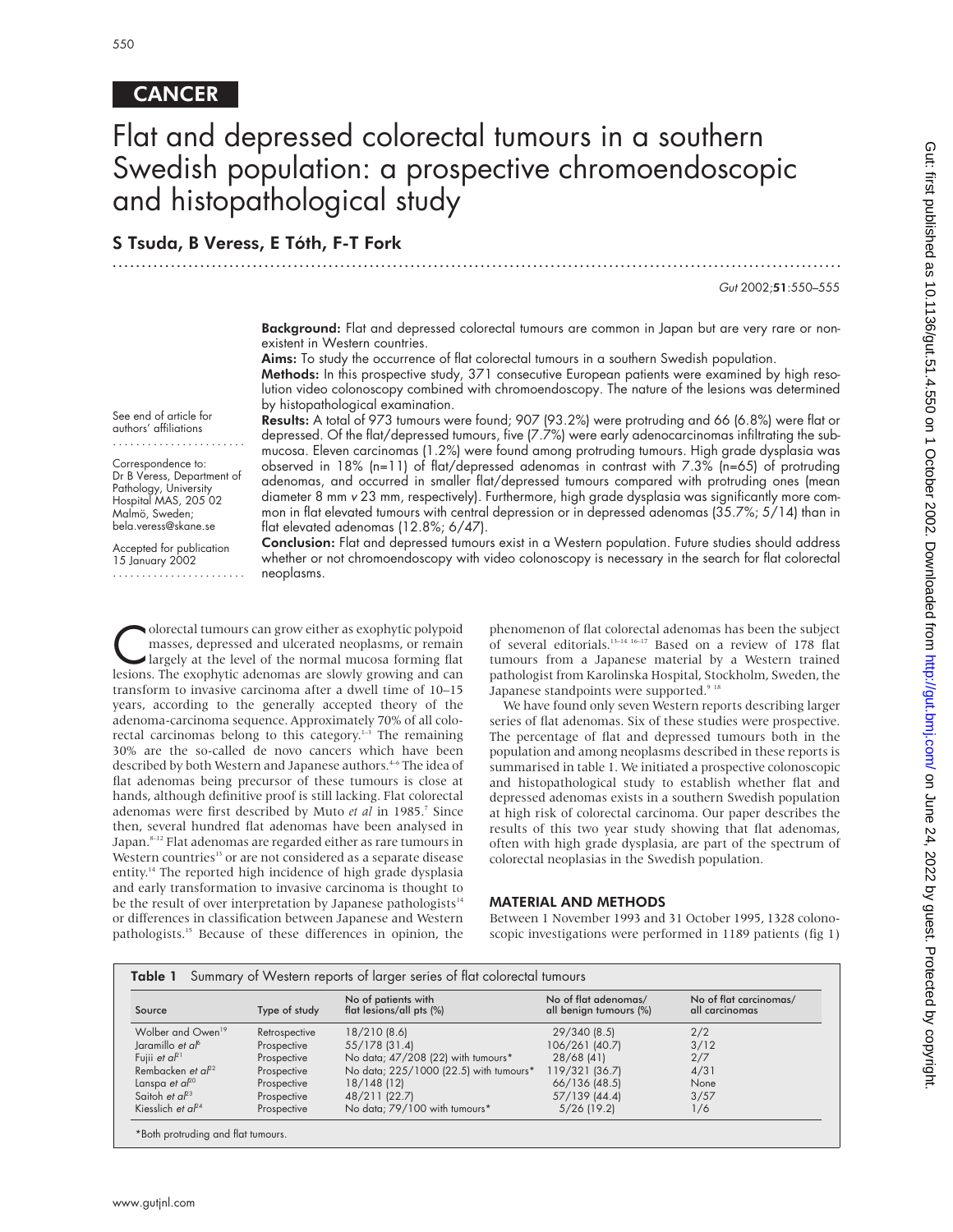

Figure 1 Flow scheme of patients, colonoscopies, and tumours. FAP, familial adenomatous polyposis; HNPCC, hereditary non-polyposis colorectal cancer; IBD, inflammatory bowel disease.

by an experienced Japanese endoscopist at the Endoscopy Unit, Department of Radiology, Malmö University Hospital, Sweden. Included in this study were Europeans who did not suffer from familiar adenomatous polyposis, hereditary non-polypoid colon cancer, or inflammatory bowel disease, and in whom the histological examination revealed an epithelial tumour. Furthermore, all patients in whom the histopathological analysis showed non-neoplastic polyps (hyperplastic, inflammatory, etc) were excluded. Hence the term "tumours" in this paper refers to either adenomas, carcinomas, or both. All patients were informed about the investigations.

All patients were examined by video colonoscopes (Olympus CF 200, Olympus CF 200 Z, Olympus PCF 200). Chromoendoscopy with indigocarmine (0.1%) dye spraying was performed in every patient with the slightest hint of a suspicious mucosal change or tiny lesion. In total, 371 patients with 1007 epithelial tumours fulfilled these criteria. The 34 advanced adenocarcinomas found in 34 patients invading the muscularis propria and beyond were excluded from this analysis. Hence 973 tumours in 337 patients formed the study group. The lesions were either biopsied or removed by hot biopsy, strip biopsy, polypectomy, or bowel resection. The 52 patients with flat tumours underwent colonoscopy on 56 occasions, two patients twice and one patient three times.

### Endoscopic classification

The lesions were classified according to the Japanese classification of colorectal carcinoma<sup>25</sup> with slight modifications. The Japanese system differentiates six different types of carcinomas: type 0 carcinomas are superficial flat lesions with or without minimal elevation or depression; type 1 carcinomas are protruding; type 2 carcinomas are ulcerating with a clear margin; type 3 carcinomas are ulcerating with infiltration; type 4 carcinomas are diffusely infiltrating; and type 5 carcinomas are unclassified. Type 0 is used for carcinomas limited to the submucosa and types 1–5 are used for carcinomas that invade the muscularis propria and beyond. Within the group type 0, there are two subtypes: type I (protruded) and type II (superficial).

Our classification was as follows: type I tumours were protruding; type II tumours were diagnosed when they were flat or slightly elevated with or without a central depression. Their breadth and length exceeded several times their height. Furthermore, type IIa was slightly elevated, type IIa+IIc was a IIa with central depression, IIc was depressed, and IIc+IIa was a IIc with slight marginal elevation (fig 2A, B). The nodular aggregating lesions were included among type I.

#### Histopathological classification

All biopsied and removed lesions were examined under the microscope and reviewed by one pathologist with special interest in gastroenteropathology. Lesions containing dysplastic cells were classified as neoplastic, either adenomas (tubular, tubulovillous, villous, or serrated) or carcinomas. We did not classify aberrant crypt foci as separate entities. The small adenomatous lesions on the surface of the mucosa involving the uppermost part of 1–3 crypts were histologically classified as flat tumours if the mucosa was not elevated endoscopically and were regarded as type I tumours if there was mucosal elevation/protrusion.

There is some confusion in the literature regarding the histopathological terminology of flat and depressed lesions. In recent publications from Japan, type II tumours are called "superficial" adenomas whereas these tumours were designated as "flat adenomas" in the Western literature. We decided to use these two terms synonymously in this paper. The endoscopically identified superficial type II lesions were classified histologically as flat tumours if the height of the tumour was less than twice the thickness of the adjacent normal mucosa (fig 2C). As a rule, these tumours showed radial extension with dysplastic epithelium in the luminal third of the crypts at the periphery of the tumour. Dysplasia was defined as either low or high grade according to the criteria by Riddell.<sup>26</sup> The category of high grade dysplasia was comprised of "classic" high grade dysplasia, adenocarcinoma in situ, and intramucosal carcinoma (fig 3). Invasive carcinoma was diagnosed when tumour cells were observed within the submucosa or in deeper tissues (fig 4). The presence of dysplastic cells within "crypt inclusions" were not diagnosed as invasion. The term "crypt inclusion" refers to a normal phenomenon when long crypts penetrate the muscularis mucosae and are thus partly situated in the submucosa. Adenocarcinomas with only submucosal invasion were considered as early carcinomas whereas advanced cancers were diagnosed in case of involvement of or beyond the muscularis propria.

#### RESULTS **Patients**

Adenomas and early adenocarcinomas were found in 337 patients. Of these, 171 were male and 166 female. Mean ages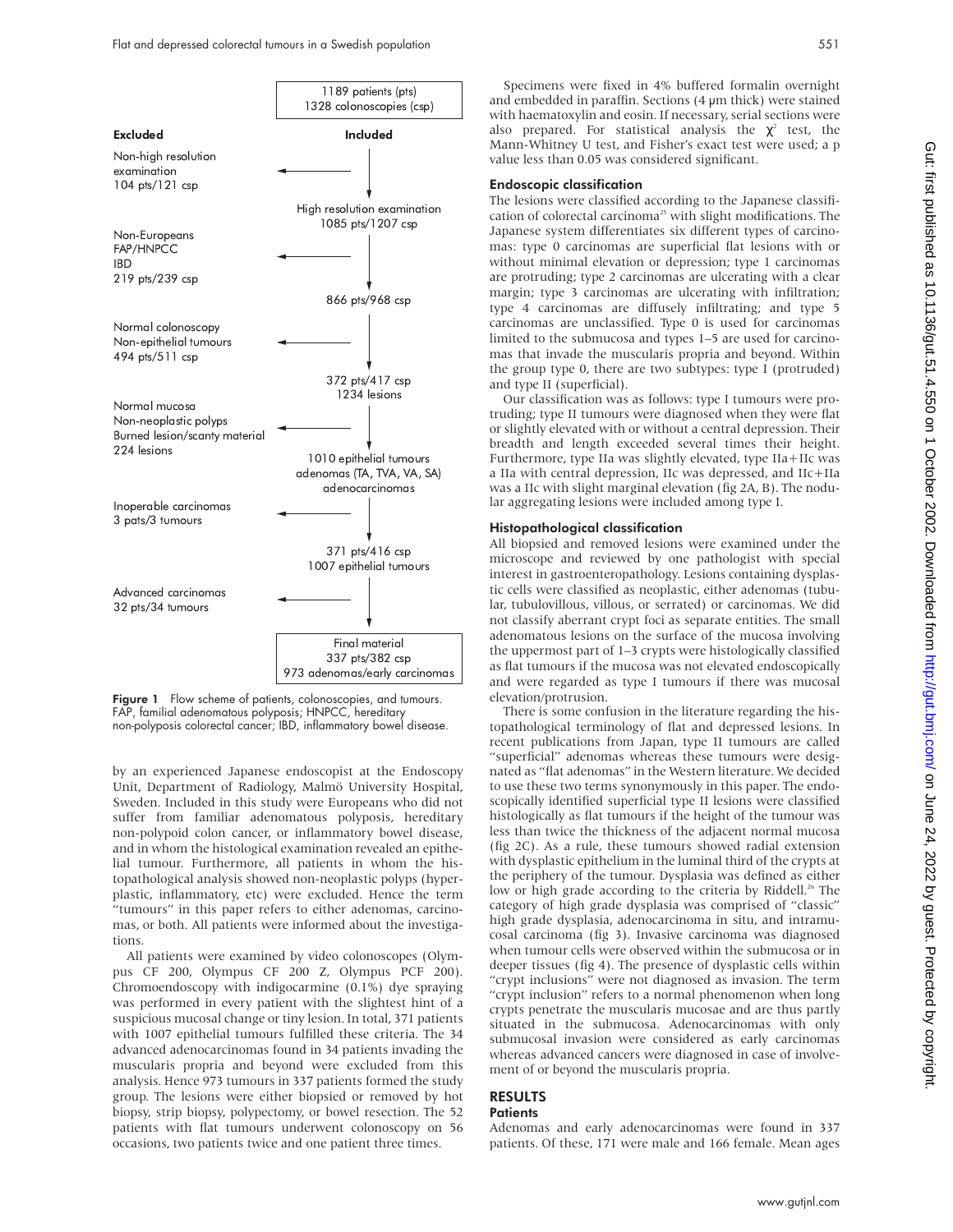

**Figure 2** (A) Endoscopic view of a IIc+IIa lesion, 3 mm in diameter before dying. The lesion (between the arrows) was discovered by its slight redness. (B) Chromoendoscopic view of the same tumour (between the arrows): following dye spraying the depression was clarified and slight marginal elevation was noted. (C) Low power histological view of the same tumour (between the arrows) showing depression. The central "protrusion" is the result of tangentional sectioning. Haematoxylin and eosin,  $\times 40$ 

were 67 years in males and 68 years in females (range 28–90 years and 26–87 years, respectively). Indications for colonoscopy are summarised in table 2.

Superficial type II tumours were found in 52 of 337 patients with adenomas and early carcinomas (15.4%). Of these, there were 30 females and 22 males (ratio 1.4). Females were somewhat younger than males but the difference was not significant (mean 67 (range 26–84) years and 70 (46–86) years, respectively).

#### Morphology of tumours

Endoscopically, tumours were diagnosed as either protruding type I lesions (907 tumours, 93.2%) or superficial type II lesions (66 tumours, 6.8%) (table 3). The majority of protruding tumours were located in the left colon and rectum (529/907 (58.3%)) whereas most flat tumours were found in the right colon (37/66 (56.1%)). The difference was significant (p<0.05). Right sided predominance was also found among early flat carcinomas (40% (2/5) flat cancers *v* 27.3% (3/11) protruding tumours). The frequency of carcinoma in protruding type I (11/907) and superficial type II (5/66) tumours differed significantly (p=0.003) (table 3).



Figure 3 High power view of the superficial part of a flat adenoma. The nuclei are enlarged, vesicular, and rounded containing large nucleoli. There is also clear stratification with at least three layers of nuclei above each other. There is no sign of mucin secretion apart from a few goblet cells. These changes represent high grade dysplasia. No sign of invasion was seen within this tumour. Haematoxylin and eosin, ×380.



Figure 4 Low power view of a flat carcinoma with invasion of the submucosa (arrows). Haematoxylin and eosin, ×40.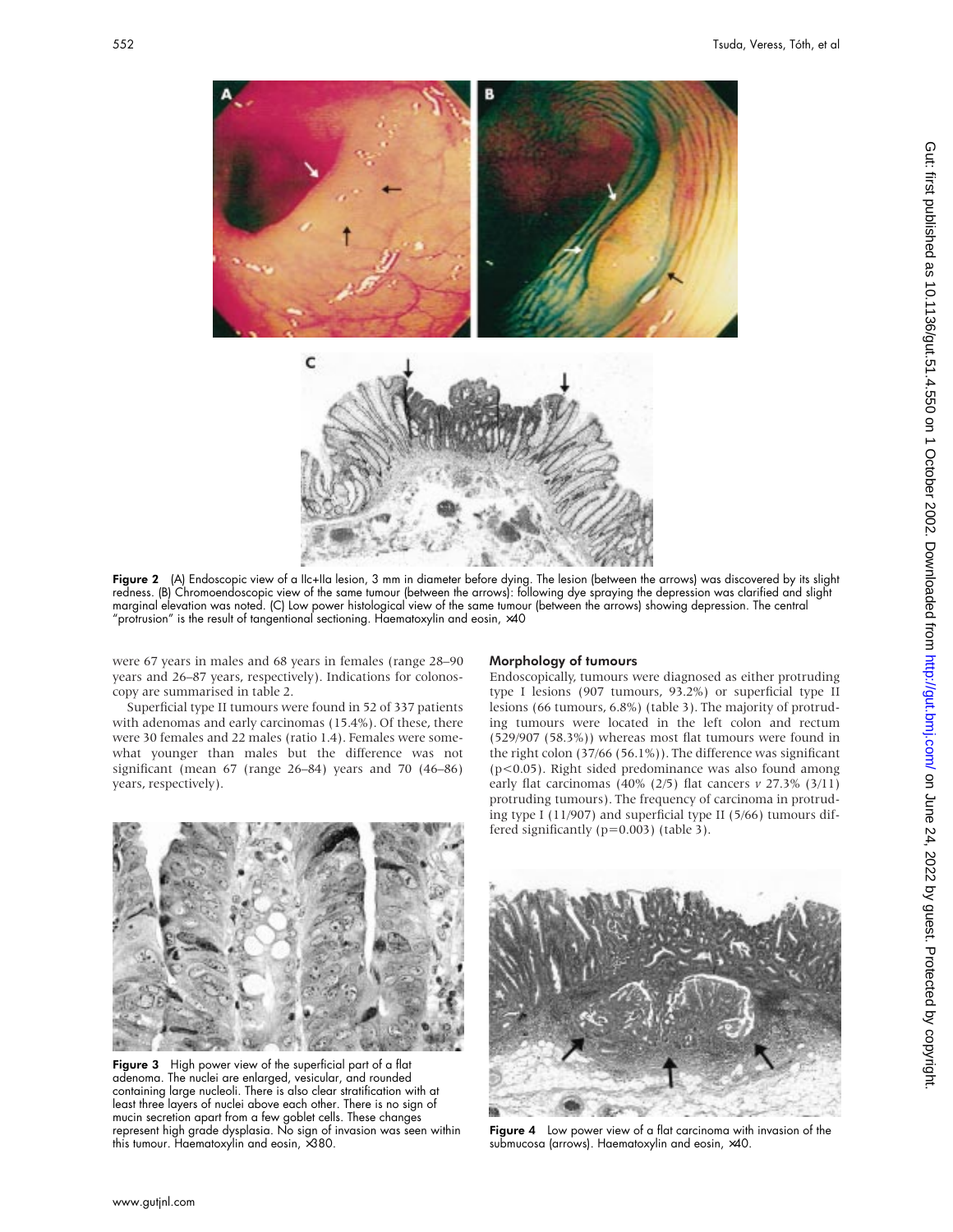| Abnormality on barium enema                    |                       | 176 |
|------------------------------------------------|-----------------------|-----|
| Follow up following endoscopic polypectomy     |                       | 69  |
| Histology                                      |                       |     |
| Adenoma                                        | 21                    |     |
| Carcinoma                                      | $\Delta$ <sup>8</sup> |     |
| Follow up following surgical resection         |                       | 59  |
| Histology                                      |                       |     |
| Adenoma                                        | 5                     |     |
| Dukes' A-C cancer                              | 51                    |     |
| Other                                          | 3                     |     |
| Symptoms (abdominal pain, anal bleeding, etc.) |                       | 40  |
| Follow up following previously detected polyp  |                       | 16  |
| Other                                          |                       | 22  |
| Total No of colonoscopies                      |                       | 382 |

Type II flat adenomas with both low and high grade dysplasia were significantly smaller than their protruding counterparts (table 4). A similar relationship was observed regarding early carcinomas: all flat early carcinomas were less than 20 mm in diameter with a mean size of 16 mm (SD 1.3; range 15–18) compared with 28 mm (15.8; 15–70) for protruding neoplasms. Five of the latter were larger than 20 mm across. Mean endoscopic diameters of type I and type II adenomas with high grade dysplasia were 23 mm (SD 2.0; range 3–100) and 8 mm (5.7; 3–20), respectively. The difference was highly significant (p<0.0001) (table 4).

Endoscopically, 77% of all type II adenomas were of the elevated type IIa ( $n=47$ ). A central depression (type IIa+IIc) was seen in 12 of these (20%) and two tumours were depressed (IIc; IIc+IIa). All but one of the non-elevated tumours were less than 10 mm in diameter (table 5).

The endoscopic and histological types of the 973 tumours are summarised in table 6. The majority of the flat lesions were tubular adenomas (58, 87.9%); five (7.7%) were early adenocarcinomas infiltrating the submucosa (fig 4). Villous or serrated tumours were not found among flat lesions. The protruding neoplasms were also dominated by tubular adenomas (73.9%) but only 1.2% (11 tumours) were early cancers.

#### Dysplasia in flat and protruding adenomas

High grade dysplasia (fig 3) was seen in 11 type II adenomas (18.0%) and in 65 type I protruding adenomas (7.3%) (table 6). The difference was highly significant (p<0.001). In nine of 53 (16.9%) type II adenomas of less than 10 mm in diameter, high grade dysplasia was observed in contrast with type I protruding adenomas of the same size (12/711, 1.7%) (table 6). The frequency of high grade dysplasia increased with the villous component in protruding adenomas (2.1%, 21.8%, and 42.8% in tubular, tubulovillous, and villous adenomas, respectively) (table 6).

| Table 4 Histological and endoscopic type, grade of  |
|-----------------------------------------------------|
| dysplasia, number, and endoscopic size of neoplasms |

|                                                                                                                           | Size (mm)     |           |           |
|---------------------------------------------------------------------------------------------------------------------------|---------------|-----------|-----------|
|                                                                                                                           | No of tumours | Mean (SD) | Range     |
| Adenoma LGD                                                                                                               |               |           |           |
|                                                                                                                           | 831           | 9(6.5)    | $2 - 70$  |
|                                                                                                                           | 50            | 7(4.1)    | $2 - 20$  |
| Adenoma HGD                                                                                                               |               |           |           |
|                                                                                                                           | 65            | 23(2.0)   | $3 - 100$ |
| F                                                                                                                         | 11            | 8(5.7)    | $3 - 20$  |
| Early (sm) carcinoma                                                                                                      |               |           |           |
|                                                                                                                           | 11            | 28 (15.8) | $15 - 70$ |
| F                                                                                                                         | 5             | 16(1.3)   | $15 - 18$ |
| sm, submucosal invasion; LGD, low grade dysplasia; HGD, high<br>grade dysplasia; P, protruding adenoma; F, flat/depressed |               |           |           |

A proportionate relationship was observed between endoscopic type and grade of dysplasia in flat adenomas: in elevated type IIa lesions high grade dysplasia occurred in 12.8% (6/47), and in 35.7% (5/14) in those with a central depression (IIa*+*IIc or IIc/IIc+IIa) (table 6). In protruding type I adenomas, the grade of dysplasia increased significantly with size, which was not the case in flat neoplasms. Nevertheless, the frequency of high grade dysplasia increased in parallel with size in type IIa adenomas (table 5). There were only three type IIc and IIc+IIa tumours larger than 6 mm in this material, and hence no relationship between size and grade of dysplasia could be established.

#### Synchronous neoplastic lesions

Synchronous flat lesions were found in seven of 52 patients with type II tumours. Four (7.7%) had two flat tumours, two (3.8%) others had three tumours each, and one (2%) patient had seven flat tumours. Of these 52 subjects, synchronous protruding tumours were found in every second patient, of whom five had protruding adenocarcinomas.

#### **DISCUSSION**

adenoma.

Indications for colonoscopy in this series showed that all patients were at increased risk of colorectal cancer. They were referred because of a detected or strongly suspected neoplastic lesion on double contrast colonographies, previous polypectomies, colorectal cancer operations, recent rectal bleeding, or change in bowel habit (table 2).

Our observations support previous reports that flat or depressed tumours occur in Western populations. Due to differences in the classification of flat adenomas between Western and Japanese pathologists, comparison of series from Japan and Europe is difficult.<sup>15 27</sup> Adenomas, which show high

|                      | Protruding |             | Flat           |                |              |
|----------------------|------------|-------------|----------------|----------------|--------------|
| <b>Type</b>          | Right      | Left/rectum | Right          | Left/rectum    | Total No (%) |
| Adenoma              |            |             |                |                |              |
| <b>LGD</b>           | 358        | 473         | 28             | 22             | 881 (90.5)   |
| <b>HGD</b>           | 17         | 48          |                | $\overline{4}$ | 76 (7.9)     |
| Early (sm) carcinoma | 3          | 8           | $\mathfrak{D}$ | 3              | 16(1.6)      |
| Total (sm)           | $11*$      |             | $5*$           |                |              |
|                      | 378        | 529         | 37             | 29             | 973 (100.0)  |
| Total                | 907        |             | 66             |                |              |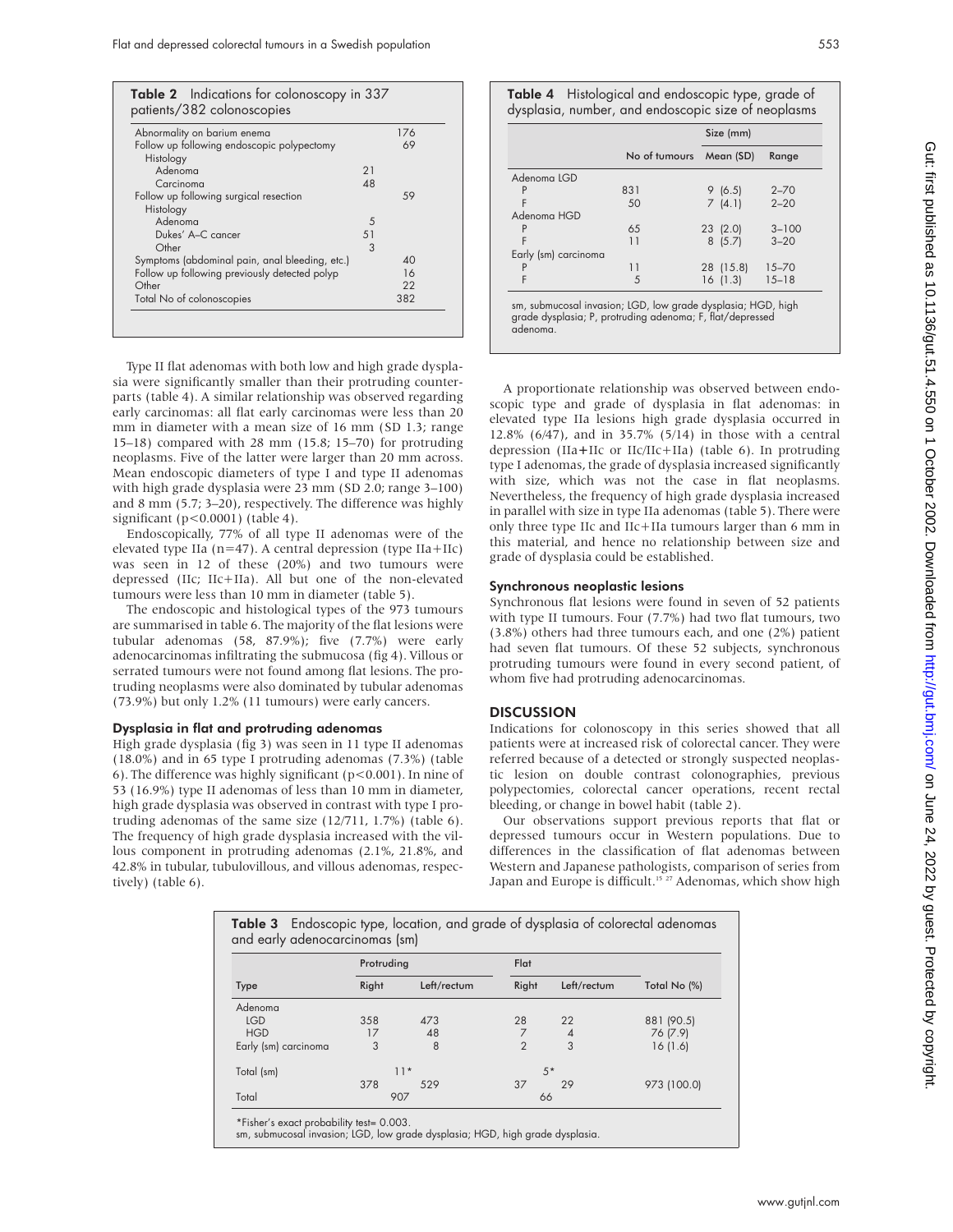| <b>Type</b>                          | Size (mm)   | Adenoma No | $HGD No$ $%$ | Carcinoma No   |
|--------------------------------------|-------------|------------|--------------|----------------|
| $\mathsf{II} \alpha$                 | $1 - 5$     | 22         | 1(4.5)       |                |
|                                      | $> 5$ to 10 | 18         | 3(16.6)      |                |
|                                      | >10         | 7          | 2(28.6)      |                |
| $\ a+\ c\ $                          | $1 - 5$     | 10         | 4(40.0)      |                |
|                                      | $> 5$ to 10 |            |              |                |
|                                      | >10         |            |              | $\overline{2}$ |
| $I_{\text{c}}$ ( $I_{\text{c+II}}$ ) | $1 - 5$     |            | 1(100.0)     |                |
|                                      | $> 5$ to 10 |            |              |                |
|                                      | >10         |            |              | $\overline{2}$ |
| Total                                |             | 61         |              | 5              |

Table 5 Endoscopic classification, size, number, high grade dysplasia, and number

|                      |     | Endoscopy          |             |                        |             |
|----------------------|-----|--------------------|-------------|------------------------|-------------|
| Histology            |     | Protruding adenoma |             | Flat/depressed adenoma |             |
| Type                 | No  | LGD(n)             | HGD (n (%)) | LGD(n)                 | HGD (n (%)) |
| <b>TA</b>            | 745 | 671                | 16(2.1)     | 47                     | 11(18.0)    |
| <b>TVA</b>           | 179 | 137                | 39 (21.8)   | 3                      |             |
| <b>VA</b>            | 21  | 12                 | 9(42.8)     |                        |             |
| <b>SA</b>            | 12  |                    | (7.7)       |                        |             |
| Early (sm) carcinoma | 16  | 11                 |             | 5                      |             |
| Total                | 973 | 907                |             | 66                     |             |

sm, submucosal invasion; LGD, low grade dysplasia; HGD, high grade dysplasia; TA, tubular adenoma; TVA, tubulovillous adenoma; VA, villous adenoma; SA, serrated adenoma.

grade dysplasia according to Western trained pathologists, are regarded as early carcinomas in Japan and grouped together with cancers invading the submucosa. Furthermore, discrepancy exists even among Japanese pathologists in differentiating high grade dysplasia from early invasive carcinoma.<sup>28</sup>

Flat colorectal tumours were observed in 6.0% of patients in Malmö (52/866 patients), excluding those with familiar polyposis, hereditary non-polypoid colon cancer, and inflammatory bowel disease. A retrospective study from Canada reported flat adenomas in 8.6% of 210 patients<sup>19</sup> whereas flat colorectal tumours occurred in 12.2% in Omaha.<sup>20</sup> The other Swedish material from Stockholm cannot be considered in this respect because patients were randomly chosen in that study.<sup>6</sup> A considerably higher incidence of flat adenomas (22.7%) was found in the prospective study performed in Texas, USA.<sup>23</sup>

The incidence of both endoscopically and histologically proved flat epithelial neoplasms among all colorectal epithelial tumours was 6.8% in the present material, compatible with 8.5% in the Vancouver report.<sup>19</sup> These values however are less than those observed in Mainz  $(19.2\%)$ <sup>24</sup>) and considerably less than those published from Stockholm  $(42\%)$ , Leeds  $(41\%)^2$ and  $36.7\frac{2}{3}$ , and Texas  $44.4\frac{2}{3}$  (table 1). These latter values are closer to those of the Japanese (38.7% (210/542 non-invasive epithelial tumours)<sup>29</sup> and 42.9% (2498/5816)<sup>30</sup>). The difference between the two Swedish studies can be explained by the different approaches (randomly chosen versus prospective) whereas the reason for the different values between Leeds and Malmö is unclear. The methods were similar, conducted under the guidance of experienced Japanese endoscopists at both centres.

The female to male ratios in patients with flat adenomas and early carcinomas (1.4) differed significantly from that of protruding tumours (0.9) in our series. In Stockholm there was also a slight female preponderance (1.3).<sup>6</sup> These observations are in sharp contrast with data from both Canada and

Japan with a male predominance of 1.6 in Vancouver,<sup>19</sup> 4.8 in the original report by Muto and colleagues,<sup>7</sup> and 3.4 in a second Japanese study.<sup>8</sup> The Texan study did not analyse the sex distribution of flat tumours.<sup>23</sup> We have no explanation for the different ratios.

Several series have reported a preponderance of flat adenomas in the right hemi colon: 56% in our material, 64% reported by Jaramillo and colleagues,<sup>6</sup> and 30.9% by Adachi and colleagues.<sup>8</sup> In contrast, the Canadian study demonstrated an equal distribution of flat adenomas in the large bowel.<sup>19</sup> The fact that flat adenomas are more frequent in the right hemi colon is important because it implies that the whole colon should be investigated in the search for these tumours.

Flat adenomas are regarded as having a higher malignant potential than protruding adenomas. The frequency with which high grade dysplasia is found varies however, both in the West and in Japan. In Western countries high grade dysplasia was seen in 14% in Britain,<sup>22</sup> in 12% and 14.7% in Stockholm,<sup>6 9 18</sup> in 18.9% in our series, and in 41% in Canada.19 In Japan, high grade dysplasia has been reported in  $8\%,^8$  42%,<sup>7</sup> and 61% from the Cancer Institute in Tokyo (including intramucosal carcinoma which is classified as high grade dysplasia in the West) classified by a Western pathologist.9 A possible explanation for these differences might be selection of patients. Nevertheless, there is agreement between authors that flat tumours with high grade dysplasia or invasive carcinoma are smaller in size compared with protruding tumours.<sup>6 23 30–32</sup> These observations are corroborated by the present material.

Colonoscopic observation of a central depression in a flat adenoma is an important warning sign that may predict invasion. Thus Kudo and colleagues<sup>30</sup> reported that 14.6% of 130 depressed lesions invaded the submucosa compared with 1.1% of 2431 non-depressed flat lesions. The corresponding values presented from Sweden were 43% versus 7%.<sup>6</sup> A similar observation was reported from Leeds with only two depressed